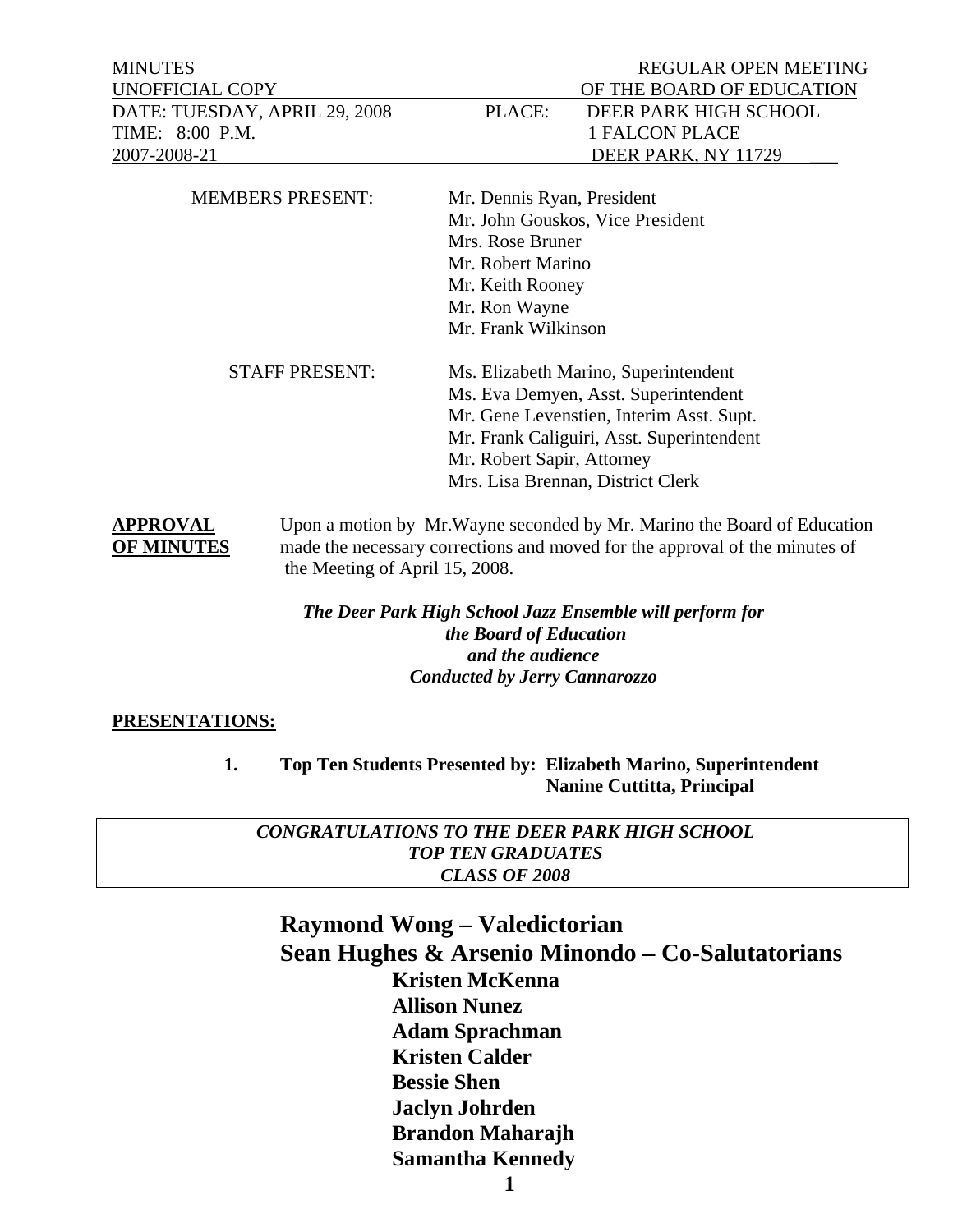- **2. Presentation by Stacey Barbieri, John Quincy Adams PTA President Donation of Funds to School District**
- **3. Music, Theatre & Art Awards to be presented to our students by: Elizabeth Marino, Superintendent Dr. Jeff Dailey, Director of Fine & Performing Arts**

#### CONGRATULATIONS TO THE FOLLOWING STUDENTS FOR PERFORMING IN THE 2008 NEW YORK CITY STUDENT SHAKESPEARE FESTIVAL DEER PARK REMAINS THE ONLY SCHOOL DISTRICT ON LONG ISLAND TO PARTICIPATE IN THIS ANNUAL PROGRAM

#### *High School*

**`** 

| Giovanni Appolon        | <b>Shana Armstrong</b>  |
|-------------------------|-------------------------|
| <b>Lisa Corleto</b>     | <b>Courtney Fekete</b>  |
| <b>Martine Furey</b>    | <b>Tyler Henson</b>     |
| <b>Michelle Jones</b>   | <b>Samantha Kennedy</b> |
| <b>Jocelyn Lavorata</b> | <b>Kristine Mehl</b>    |
| <b>Kayla Saraniero</b>  | <b>Steven Scammacca</b> |
| <b>Bessie Shen</b>      | <b>Nicole Wright</b>    |

#### *Robert Frost*

| <b>Nikolas Artale</b>      | Ayshawna Baldwin                                                                                                                                        |
|----------------------------|---------------------------------------------------------------------------------------------------------------------------------------------------------|
|                            | <b>Brittany Bovee</b>                                                                                                                                   |
|                            | <b>Angela Buttafuoco</b>                                                                                                                                |
|                            | <b>Helen Chan</b>                                                                                                                                       |
|                            | <b>Nicole Cito</b>                                                                                                                                      |
| <b>Joshua Colavito</b>     | <b>Anthony Cordi</b>                                                                                                                                    |
| <b>Jonathan Dionisio</b>   | <b>Kayla Downs</b>                                                                                                                                      |
| <b>Saben Durio</b>         | <b>Alyssa Engel</b>                                                                                                                                     |
| <b>Tia Eiland</b>          | <b>Morgan Fahrenkrug</b>                                                                                                                                |
| <b>Jessica Giammarino</b>  | <b>Melanie Giessen</b>                                                                                                                                  |
| <b>Nicole Goloff</b>       | <b>Rick Guerra</b>                                                                                                                                      |
|                            | <b>Samantha Guidice</b>                                                                                                                                 |
|                            | <b>Matthew Hamil</b>                                                                                                                                    |
| <b>Rebecca Hassel</b>      | <b>Kelsey Heyne</b>                                                                                                                                     |
| Alexandra Imbasciani       | <b>J'Kasheif Jackson</b>                                                                                                                                |
| Danyal Khawaja             | <b>Malcolm King</b>                                                                                                                                     |
| <b>Nicholas Lazarich</b>   | <b>Sean Lenahan</b>                                                                                                                                     |
| <b>Steven Lepore</b>       | <b>Tiajah Lovett</b>                                                                                                                                    |
| <b>Sarah Lombardo</b>      | <b>Brandon Lynch</b>                                                                                                                                    |
| <b>Christina Menfi</b>     | <b>Safoora Mian</b>                                                                                                                                     |
| <b>Michael Mocera</b>      | Sabina Moosa                                                                                                                                            |
| <b>Eric Nau</b>            | <b>Amanda Orzo</b>                                                                                                                                      |
| <b>Karly Paone</b>         | <b>Bryant Phan</b>                                                                                                                                      |
| <b>Jesse Pimpinella</b>    | <b>Genesis Pincay</b>                                                                                                                                   |
| <b>Christopher Pitagno</b> | NikkiTaylor Plachcinski                                                                                                                                 |
| <b>Joseph Quinn</b>        | <b>Kayla Quinn</b>                                                                                                                                      |
|                            | <b>Emmanuelle Barthalemy</b><br><b>Ashley Brennan</b><br><b>Alyssa Calvacante</b><br><b>Shayna Chow</b><br><b>Alexander Guglielmi</b><br>Samantha Halpa |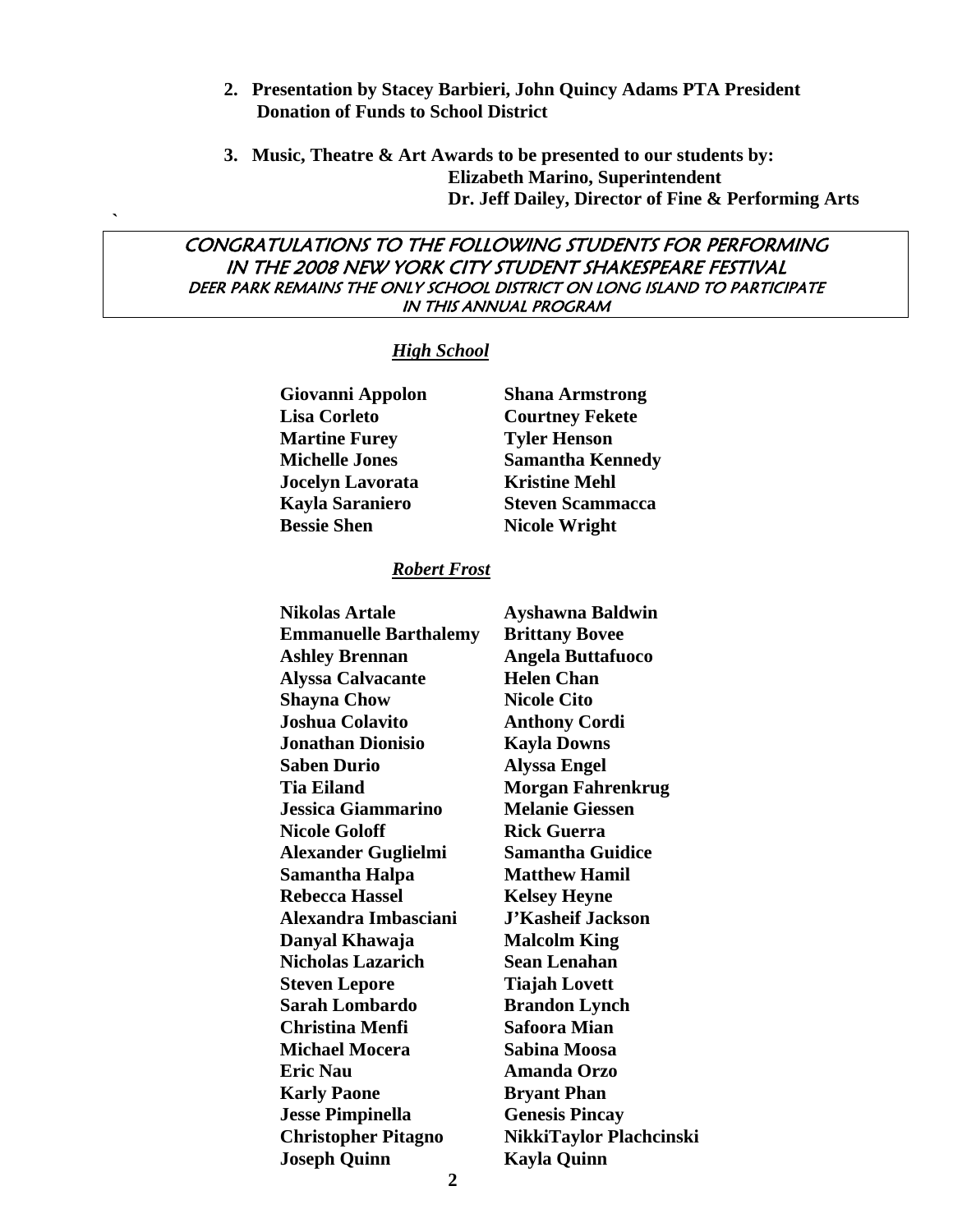**Bryan Rennhack Jack Rooney** 

 **Ali Rana Annusha Rashid Joseph Roque Stephanie Salmeron Colin Saraniero Alan Schneiderman Farah Siddique Veronika Venticinque** 

 **Vincent Vitale** 

#### CONGRATULATIONS TO THE FOLLOWING STUDENTS FOR PERFORMING IN THE NYSCAME ALL COUNTY ENSEMBLES FOR FALL 2007

**Michael Negron Keith Roberts Tiana Salmon Kaitlyn Sicinski** 

 **Bradley Bosenbeck Victoria Garbarino** 

#### CONGRATUATIONS TO THE FOLLOWING STUDENTS FOR PERFORMING IN SCMEA DAY OF HORN 2008

 **Ashley Alkula Francesca Arena Michael Cox Darren Fenice Victoria Garbarino Logan Hewlette** 

#### CONGRATULATIONS TO THE FOLLOWING STUDENTS FOR PERFORMING IN SCMEA ALL COUNTY ENSEMBLES FOR 2008 DIVISION I

 **Ashley Alkula Courtney Brown Cynthia Chan ToniAnn Cox Chandler Fahrenkrug Tyler Kearns Arianna Leo Samantha Panzenbeck Christopher Perepezko Noah Roff Kristen Schutt Jennifer Somma** 

CONGRATUATIONS TO THE FOLLOWING STUDENTS FOR PERFORMING IN SCMEA ALL COUNTY ENSEMBLES FOR 2008 DIVISION II

**Faith Ahmed Michael Cox Valerie Gerig Linette Karina Macanas Matthew LaMotte** 

CONGRATULATION TO THE FOLLOWING STUDENTS FOR PERFORMING IN SCMEA ALL COUNTY ENSEMBLES FOR 2008 DIVISION III

 **Nicholas Carioscia Dayna Fisk** 

 **Brian Giunta Emma Rosenthal** 

 **3**  CONGRATULATIONS TO THE FOLLOWING STUDENT FOR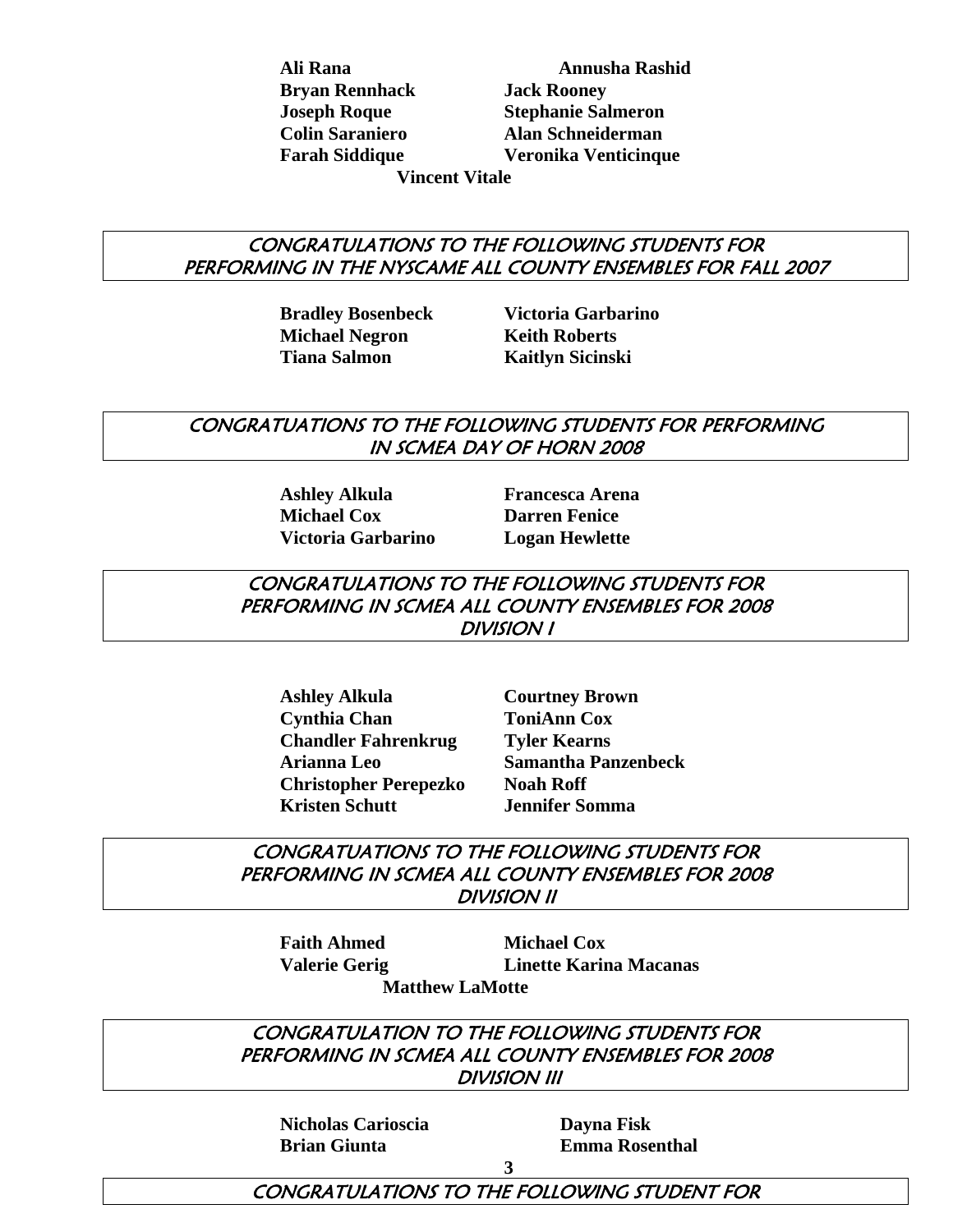#### **Adam Sprachman**

*Adam was one of only seventeen students chosen from all of Suffolk County to play in this group* 

#### CONGRATULATIONS TO THE FOLLOWING STUDENTS FOR PERFORMING IN THE LONG ISLAND STRING FESTIVAL ORCHESTRA 2008

 **Bradley Bosenbeck Emma Rosenthal Stellar Gim Catherine Zie** 

#### CONGRATUATIONS TO THE FOLLOWING STUDENTS FOR PERFORMING IN THE YOUNG PEOPLE'S CHORUS OF NEW YORK CITY HONORS CHOIR 2008

#### **Robert Frost Students**

 **Ahad Arshad Lauren Becker Amanda Burns Tasha Dhawan Nirvana Goberdhan Erica McKitty Linette Karina Macanas Jesse Pimpinella Dayne Tavares Morgan Walters** 

#### **Deer Park High School Students**

**Shana Armstrong Gina Cataldo Keith Daniels McBride Chelsey Delgado Thomas DiBenedetto Matthew Engle Courtney Fekete Victoria Garbarino Mojdeh Ghanbarian Brian Guinta** *<u>Iessica Helton</u>* **Katie Hughes Tahirina Khan Lisa Kiernan Victoria Mann** Melissa Marin **Megan Melito** Terrence T. Moore  **Michael Negron Debbie Registre Paige Rosenberg 4.4 Abdul Russ Kwateria Smalls Shakira Smith Joshua Soto Andrew Sweeting Marissa Tianga Courtney Wood** 

#### *CONGRATULATIONS TO THE FOLLOWING STUDENTS FOR PERFORMING IN THE NYSSMA ALL STATE ENSEMBLE-2007*

 **Bradley Bosenbeck Victoria Garbarino Kaitlyn Sicinski**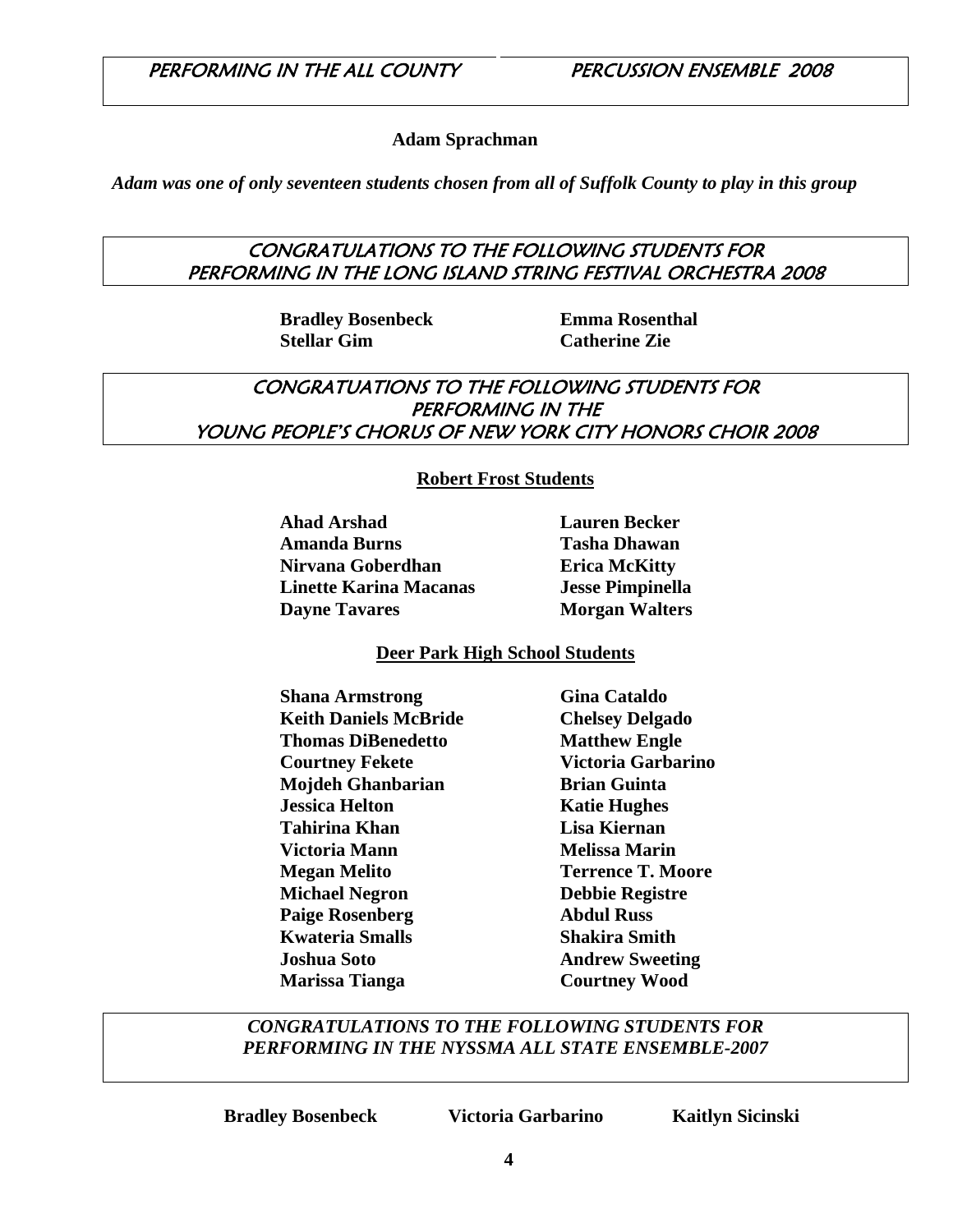#### *CONTRATULATIONS TO THE FOLLOWING STUDENTS FOR BEING SELECTED TO HAVE THEIR ART DISPLAYED AT THE LONG ISLAND MEDIA ARTS SHOW- APRIL 2008*

 **Jimmy Alegre Christopher Biondo Nicole DeBiase Nichole Goh Deanna Ingrassia Justin Klatzko Stephanie LaStella** Kaitlyn Lucas  **Stephanie Ognibene Angela Oliveto Vincent Pitocco** Nina Ragone **Brian Vasquez 61 Vipin Thomas** 

#### 4. **Community Service Awards Presented to:**

**Officer Patrick Ahern, Suffolk County Police For outstanding and dedicated service to the Deer Park Community**  *&* 

**Stephen W. Hampson, Safety Officer For outstanding and dedicated service to the Deer Park Community** 

 $\sim\sim\sim\sim\sim\sim\sim$ 

Please join us for a 15 minute reception to honor our students and community service honorees. Cake and coffee will be served in the cafeteria

 $\sim\sim\sim\sim\sim\sim\sim$ 

#### **NEW BUSINESS:**

**DONATION** Education **ADAMS PTA**

**FROM JOHN** Upon a motion by Mr. Wilkinson seconded by Mr. Rooney the Board of

**QUINCY** unanimously approved the following Resolution:

WHEREAS, the John Quincy Adams PTA has given a donation of \$23,000 to be used for the purchase of playground equipment at the John Quincy Adams School and,

BE IT RESOLVED, that the Board of Education accepts this generous gift with much appreciation

## **ACCOUNTING SERVICES OF & COMPANY**

**ISRAELOFF,** Upon a motion by Mr. Wayne seconded by Mr. Rooney the Board of Education **TRATTNER** unanimously approved the following Resolution:

> BE IT RESOLVED, that the Deer Park Union Free School District approve Israeloff, Trattner & Company, CPAs, PC to prepare the GASB #34 financial statements for the period 2007-2008 school year at a fee of \$13,500.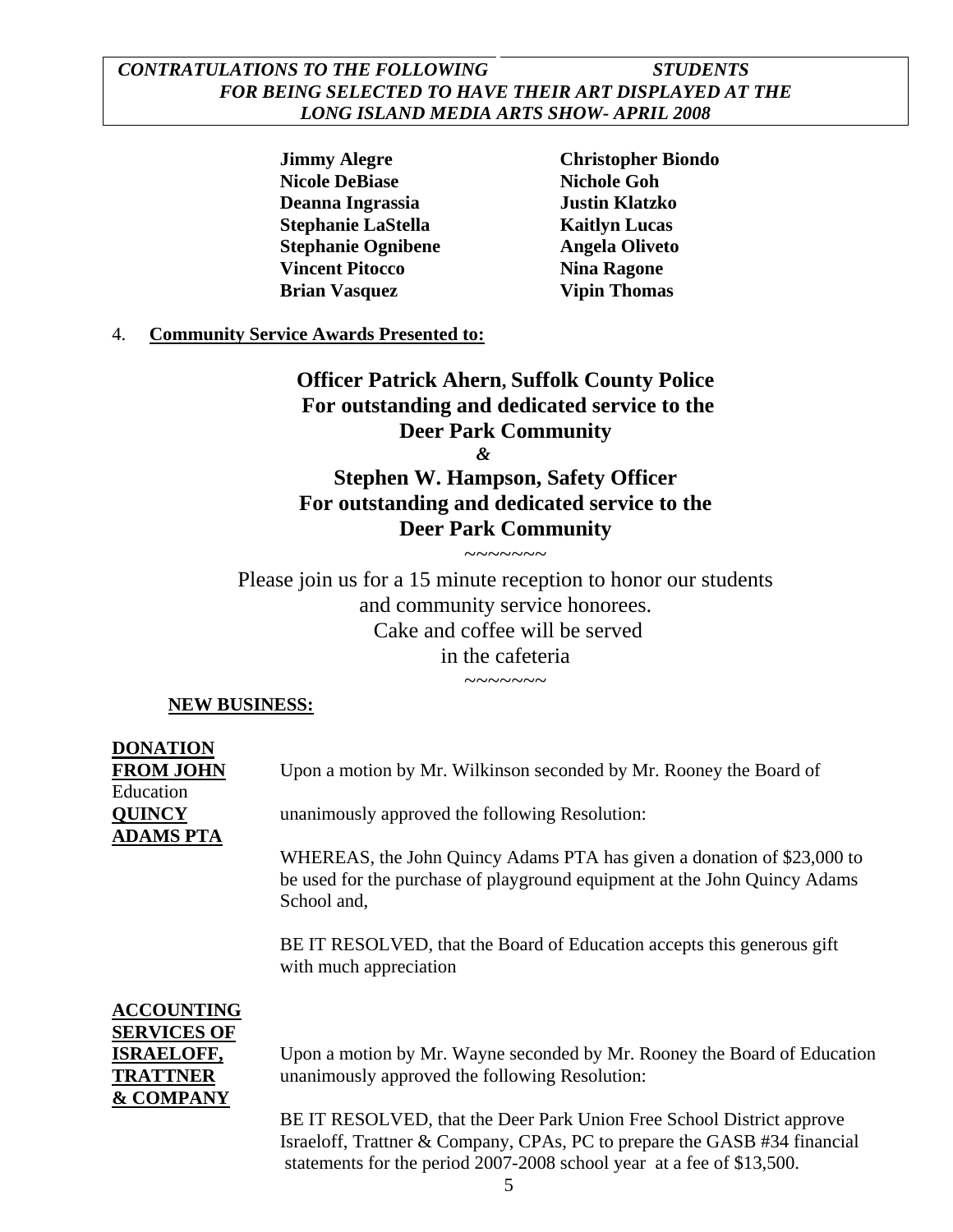#### **ADDITIONAL HOURS FOR** Upon a motion by Mr. Gouskos seconded by Mr. Rooney the Board of Education **DISTRICT** unanimously approved the following Resolution: **CLERK** BE IT RESOLVED, that the District Clerk be granted up to an additional ten (10) hours per month, at the rate of \$19.23 per hour, to be used as needed in the performance of her duties as District Clerk. **SPECIAL EDUCATION** Upon a motion by Mr. Rooney seconded by Mr. Wilkinson the Board of Education **DISTRICT PLAN** unanimously approved the following Resolution: **FOR 2008-2010**

BE IT RESOLVED, that the Deer Park School District is committed to the development and implementation of an appropriate education plan for students with disabilities who reside in the Deer Park School district, (from pre-kindergarten to grade 12) and

BE IT FURTHER RESOLVED, that the Deer Park Board of Education adopt this Special Education Plan, as attached, hereto, for the 2008 to 2010 school years.

## **SCOPE LEASE PROGRAM**

**AFTER SCHOOL** Upon a motion by Mrs. Bruner seconded by Mr. Marinothe Board of Education **CHILD CARE** unanimously approved the following Resolution:

> RESOLVED, the Board of Education approves the contract between SCOPE Educational Services and DPUFSD for the 08-09 school year for the purpose of an After-School Child Care Program for Deer Park students, and

BE IT FURTHER RESOLVED, that the President of the Board of Education is authorized to sign said contract on behalf of the Deer Park School District.

## **SUPPORT OF NO OF 2001**

**CHILD LEFT** Upon a motion by Mr. Gouskos seconded by Mr. Rooney the Board of Education **BEHIND ACT** unanimously approved the following Resolution:

> WHEREAS, on January 8, 2002, President Bush signed into law the No Child Left Behind (NCLB)

> Act of 2001, which applies to all school districts and schools within states that accept federal Title I dollars; and

WHEREAS, the Deer Park School District supports the goals of NCLB of raising student achievement; closing the achievement gap; and ensuring that each child has a highly qualified teacher; and

WHEREAS, the Deer Park School District has had five years of operational experience in implementing NCLB; and

WHEREAS, the Deer Park School District has identified improvements that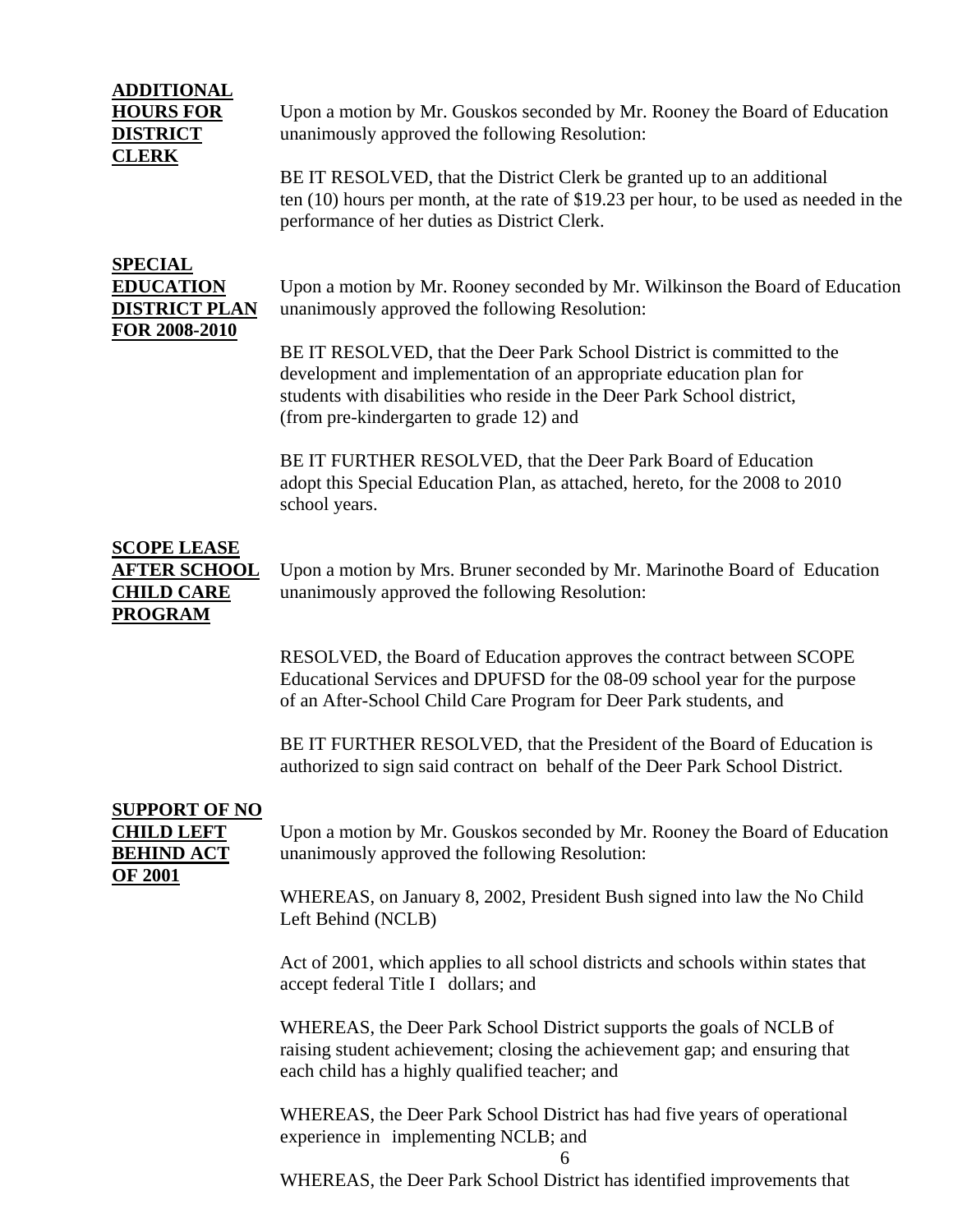could be made to NCLB that would eliminate barriers to full implementation of the federal law; and

WHEREAS, the National School Boards Association (NSBA) developed draft legislation based on input from local school boards across the nation that would address the concerns of local school boards, and improve the implementation of NCLB; and

WHEREAS, in April 2006 the NSBA Delegate Assembly re-affirmed its support of federal legislation that is consistent with the NSBA draft legislation; and

WHEREAS, in January 2007 Representative Don Young introduced legislation, the No Child Left Behind Improvements Act of 2007, H.R. 648, that is consistent with the NSBA draft legislation, and has strong bipartisan support from the bill's co-sponsors: Representatives Mike Ross, Thaddeus McCotter, Charlie Melancon, Todd Platts, Steven Rothman and Jo Bonner; now therefore, be it

RESOLVED, that the Deer Park School District urges Congressman Steven Israel to fully support HR 648 by becoming a co-sponsor of the bill, and be it further

RESOLVED, that the Deer Park School District seek the support of the local community and civic leaders and appropriate members of the Congress in encouraging Congressman Israel to become a co-sponsor of HR 648, and be it finally

RESOLVED, that copies of this resolution be sent to members of the New York U.S. congressional delegation, the governor, the members of the New York Legislature, local public governing officials, and Commissioner Richard Mills.

# **BOCES BUDGET**

**VOTE AND** Upon a motion by Mrs. Bruner seconded by Mr. Wilkinson the Board of **ELECTION** Education unanimously approved the following Resolution:

> BE IT RESOLVED, that the Board of Education of the Deer Park UFSD will vote to approve the 2008-2009 Administrative Budget for the Board of Cooperative Educational Services, Second Supervisory District of Suffolk County, (Western Suffolk BOCES) NY.

AND BE IT FURTHER RESOLVED, that the Deer Park Board of Education will support Ms. Jeannette Santos and Mr. Peter Wunsch to fill two vacant seats, each for a three year term, on the Western Suffolk Board of Cooperative Educational Services.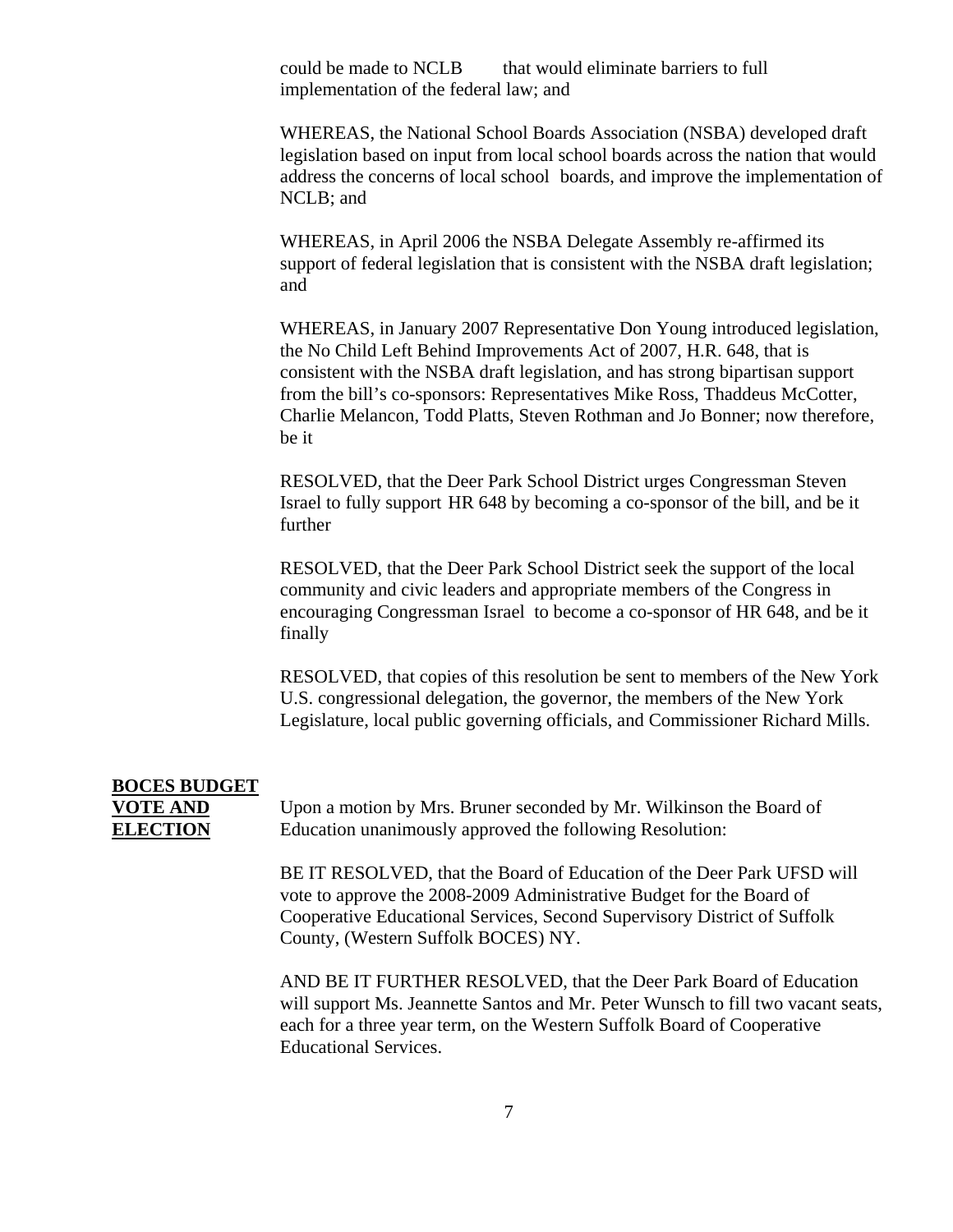**TAX ANTICIPA-** Upon a motion by Mr. Gouskos seconded by Mr. Wayne the Board of Education **TION NOTE OF** unanimously approved the following Resolution: **THE DEER PARK UNION FREE SCHOOL DISTRICT, NEW YORK ADOPTED APRIL 29, 2008, AUTHORIZING THE ISSUANCE NOT TO EXCEED \$28,000,000 TAX ANTICIPATION NOTES IN ANTICIPATION OF THE RECEIPT OF TAXES TO BE LEVIED FOR THE FISCAL YEAR ENDING JUNE 30, 2009.**

> RESOLVED, by the Board of Education of Deer Park Union Free School District, in the County of Suffolk, New York as follows:

Section 1. Tax Anticipation Notes (herein called "notes") of Deer Park Union Free School District, in the County of Suffolk, New York (herein called "District"), in the principal amount not to exceed \$28,000,000, and any notes in renewal thereof, are hereby authorized to be issued pursuant to the provisions of Sections 24.00 and 39.00 of the Local Finance Law, constituting Chapter 33-a of the Consolidated Laws of the State of New York (herein called "Law").

Section 2. The following additional matters are hereby determined and

declared:

- (a) The notes shall be issued in anticipation of the collection of real estate taxes to be levied for school purposes for the fiscal year commencing July 1, 2008 and ending June 30, 2009, and the proceeds of the Notes shall be used only for the purposes for which said taxes are levied.
- (b) The Notes shall mature within the period of one year from the date of their issuance.
- (c) The Notes are not issued in review of other notes.
- (d) The total amount of such taxes remains uncollected at the date of adoption of this resolution.

Section 3. The Notes hereby authorized shall contain the recital of validity prescribed by Section 52.00 of the Law and shall be general obligations of the District, and the faith and credit of the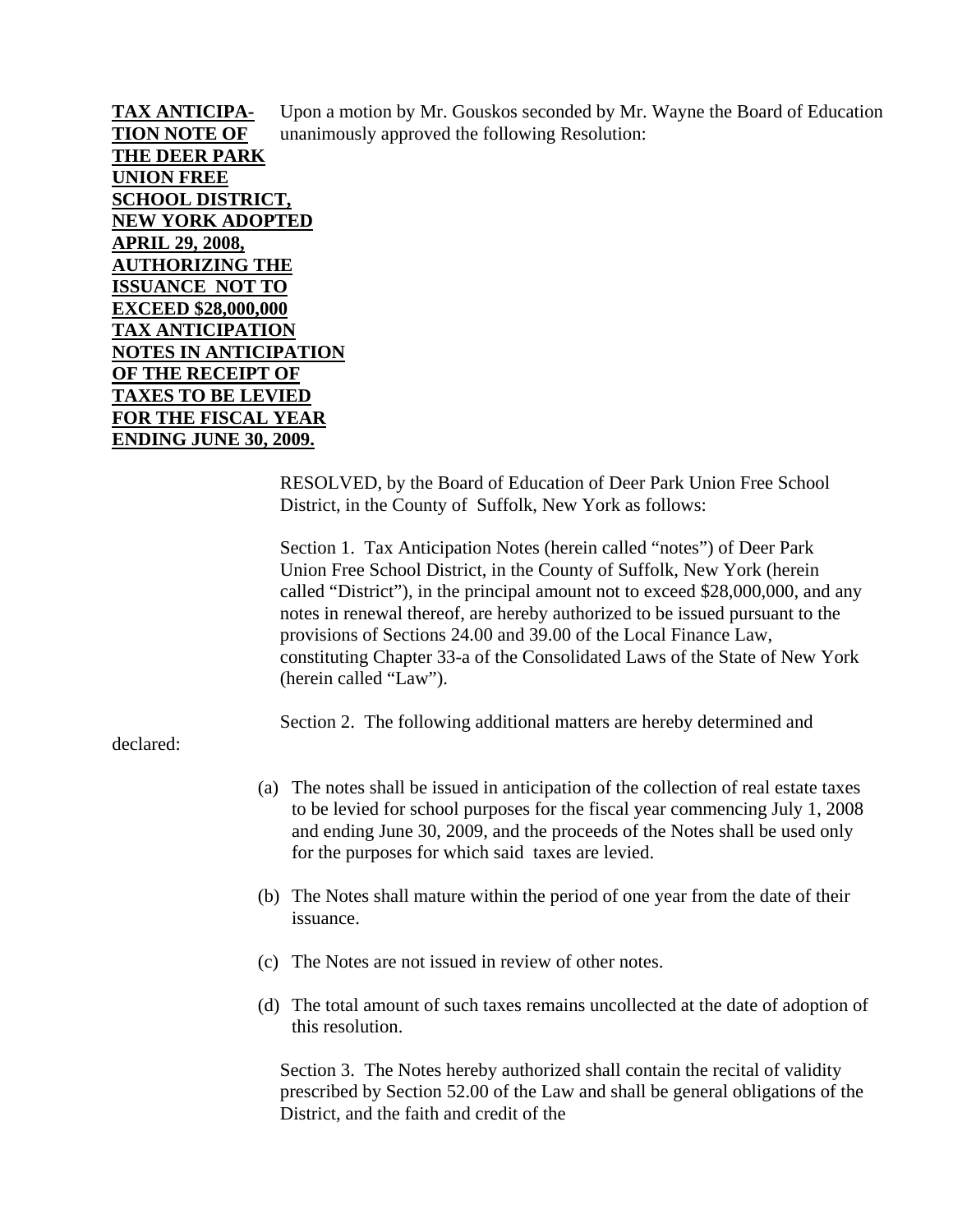District are hereby pledged to the punctual payment of the principal for, an interest on the Notes and unless the Notes are otherwise paid or payment provided for, an amount sufficient for such payment shall be inserted in the budget of the District and a tax sufficient to provide for the payment thereof shall be levied and collected.

Section 4. Subject to the provisions of this resolution and the Law, and pursuant to Sections 50.00, 60.00 and 61.00 of the Law, the power to sell and issue the Notes authorized pursuant hereto, or any renewals thereof, and to determine the terms, form and certifications relative thereto, is hereby delegated to the President of the Board of Education, the chief fiscal officer of the District.

Section 5. The Notes shall be executed in the name of the District by the manual signature of the

President of the Board of Education, the Vice President of the Board of Education, the District Treasurer, the District Clerk, or such other officer of the District as shall be designated by the chief fiscal officer of the District, and shall have the corporate seal of the District impressed or imprinted

thereon which corporate seal may be attested by the manual signature of the District Clerk.

Section 6. This resolution shall take effect immediately.

#### **EXHIBIT**

**1 – 2008-09** Upon a motion by Mr. Rooney seconded by Mr. Marino the Board of Education **JOINT** unanimously approved the following Resolution:

**MUNICIPAL COOPERATIVE BIDDING PROGRAM RESOLUTION (A)**

> RESOLVED, that the Deer Park Union Free School District accept the Eastern Suffolk BOCES Joint Municipal Cooperative Bidding Program, and

BE IT RESOLVED, that this Agreement shall be for a term of one (1) year as authorized by General Municipal Law 119-o-2.j, and

BE IT FURTHER RESOLVED, that this Agreement shall be executed by the President of the Board of Education (as attached).

**SCHEDULES**

**APPROVAL** Upon a motion by Mrs. Bruner seconded by Mr. Wilkinson the Board of **OF** Education unanimously approved the following schedules collectively: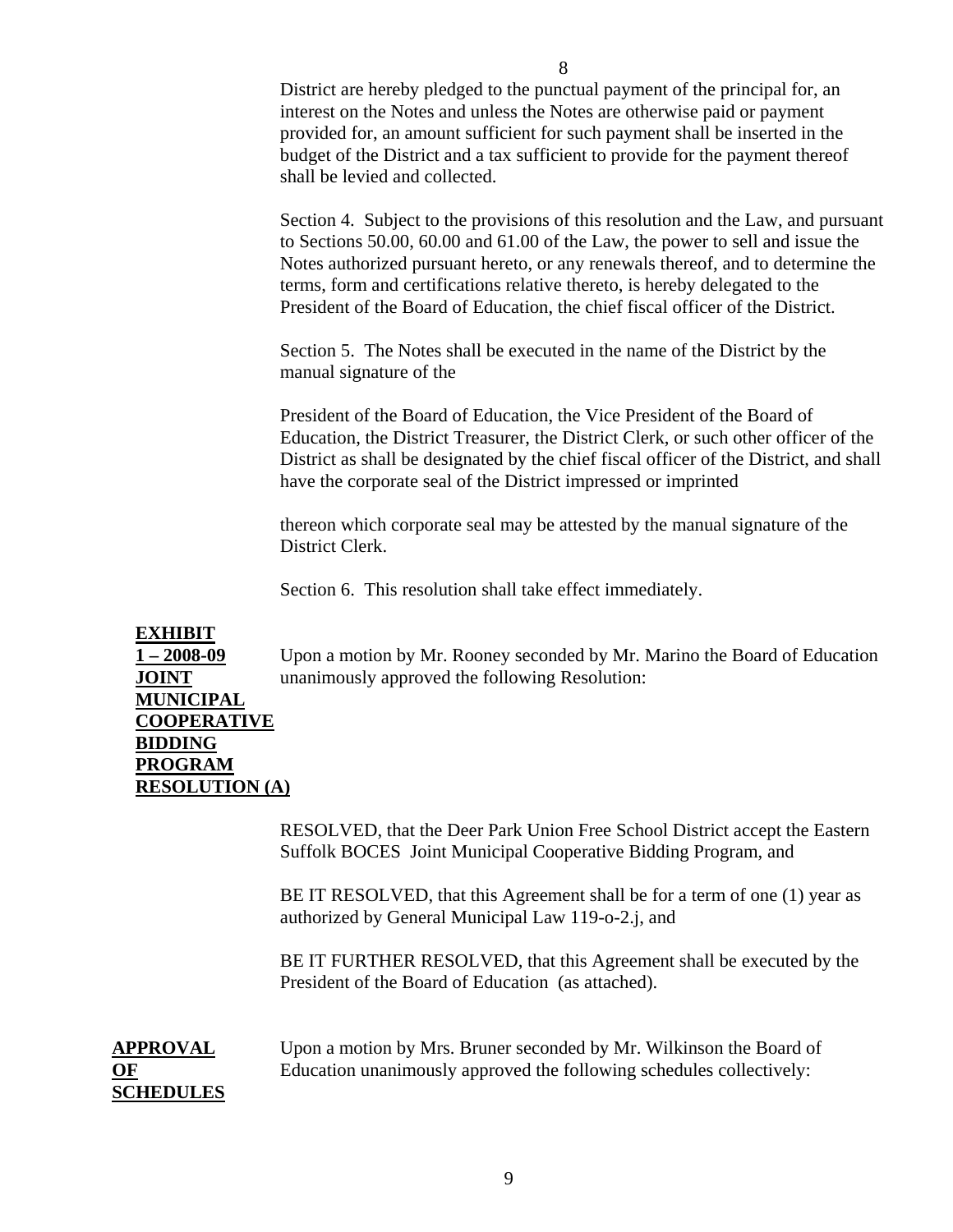#### **SCHEDULE 07-BP-678 - SCHEDULE OF BILLS PAYABLE**

| <b>Trust and Agency</b> | 9  | 3/31/08 | \$1,685,216.01 |
|-------------------------|----|---------|----------------|
| <b>School Lunch</b>     | 14 | 4/2/08  | 112,524.50     |
| Workers' Comp &         |    |         |                |
| Unemploy.               | 18 | 4/2/08  | 11,998.96      |
| <b>Federal Fund</b>     | 23 | 3/31/08 | 120,182.96     |
| <b>Federal Fund</b>     | 25 | 4/2/08  | 28,820.96      |
| <b>General Fund</b>     | 27 | 3/31/08 | 3,963,273.40   |
| <b>General Fund</b>     | 30 | 4/1/08  | 1,860,331.80   |
| <b>School Lunch</b>     | 15 | 4/15/08 | 101,148.27     |
| Workers' Comp. &        |    |         |                |
| Unemploy.               | 19 | 4/16/08 | 13,444.70      |
| <b>Federal Fund</b>     | 27 | 4/15/08 | 5,546.10       |
| <b>General Fund</b>     | 32 | 4/15/08 | 1,147,001.41   |

#### **SCHEDULE 07-E-301 - TRANSFER OF BUDGETARY FUNDS**

Explanation of Budgetary Transfer: T 28; T29; T30; T31, T32, T33

#### **SCHEDULE 07-F-89 / CONTRACTS**

#### **SCHEDULE 08-H-04 - HOME TEACHING REGULAR AND SPECIAL EDUCATION (CONFIDENTIAL)**

#### **SCHEDULE 08-S-04– SPECIAL TRANSPORTATION (CONFIDENTIAL)**

#### **NON INSTRUCTIONAL**

#### **SCHEDULE 08-NN-359 – APPOINTMENTS (NON INSTRUCTIONAL)**

#### **Sundershan Kaur**

Transportation /Bus Aide Salary: \$10.96 / hr. Effective: 4/2/08

#### **Dianne Schuster**

JQA/3.5 hour Non-Instructional Aide Salary/Step: \$10.96 / hr. Effective: 4/14/08

#### **SCHEDULE 08-NNPS 213 – PER DIEM SUBSTITUTES (NON-INSTRUCTIONAL)**

 **Lydia DeVito** Substitute Clerical Salary: \$10/hr. Effective: 9/3/08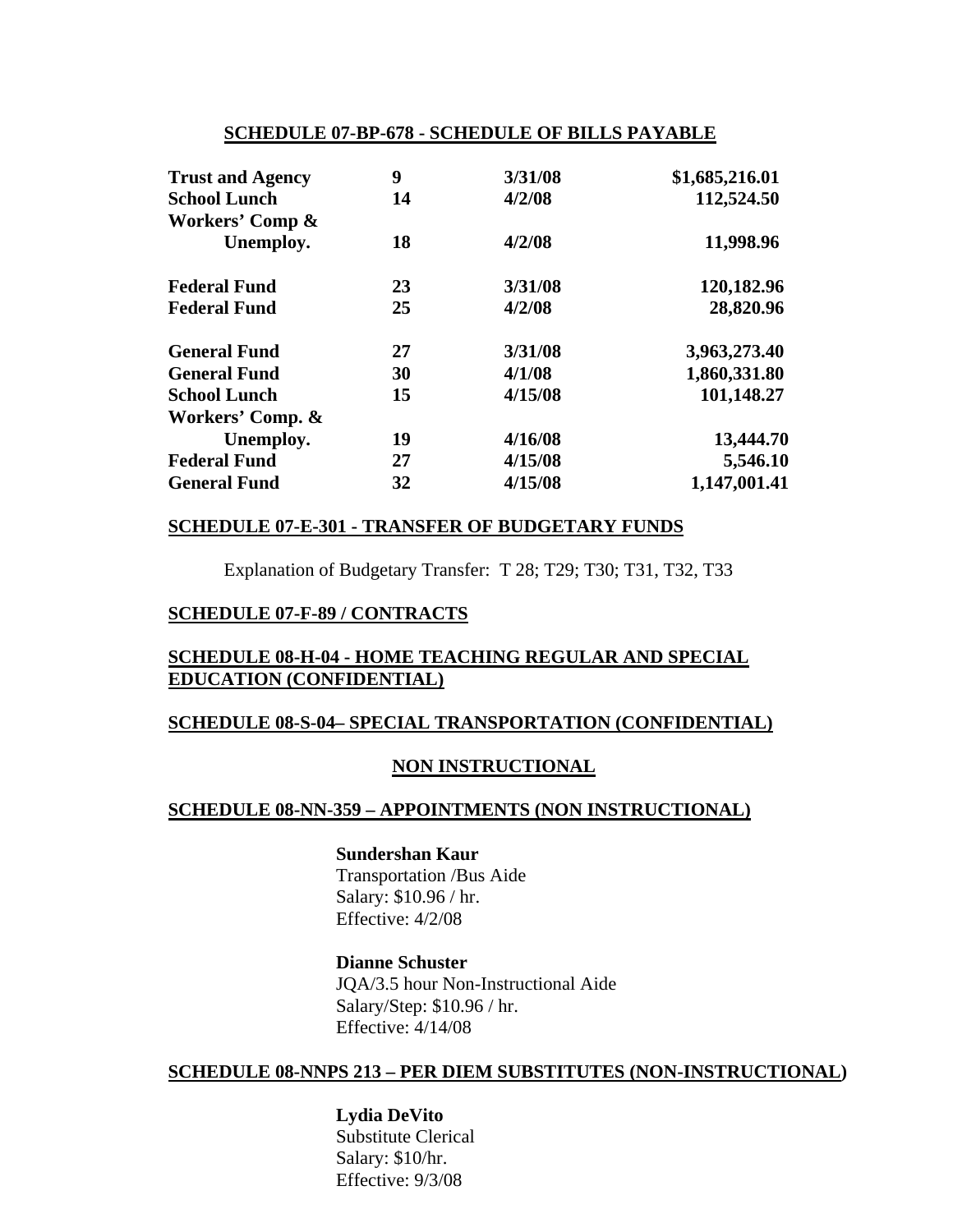#### **SCHEDULE 08-OO-304- RETIREMENTS, REMOVALS, TERMINATIONS, RESIGNATIONS (NON INSTRUCTIONAL)**

#### **Joseph Alletto**

 Buildings and Grounds Substitute Custodian Effective: 3/31/08 Removal. No outstanding obligation to the District

 **Janice Micciche** Districtwide / Substitute Aide Effective: 4/7/08 Removal. No outstanding obligation to the District

**Alonzo Hobbs** 

Transportation / School Bus Driver Effective: 4/1/08 Resignation. No outstanding obligation to the District

#### **SCHEDULE 08-QQ-123 - LEAVES OF ABSENCE (NON-INTRUCTIONAL)**

 **Patricia Jaroszewski** Transportation/Bus Aide Effective: 3/9/08-6/30/08

#### **Marie Racanelli**

 High School/Clerk Typist Effective: 3/31/08-6/27/08

#### **SCHEDULE 08-TRN-36 – TRANSFERS (NON INSTRUCTIONAL)**

 **Eric Shutka**  From: Deer Park Schools (MIS) To: Town of Brookhaven Effective: 4/28/08

#### **INSTRUCTIONAL MATTERS**

#### **SCHEDULE 08-NC-56 – COORDINATOR ASSIGNMENT**

#### **Carla DeVito**

Robert Frost ELA Coordinator Amount: \$5,527.60 (\$1,105.52) Effective: 5/1/08-6/30/08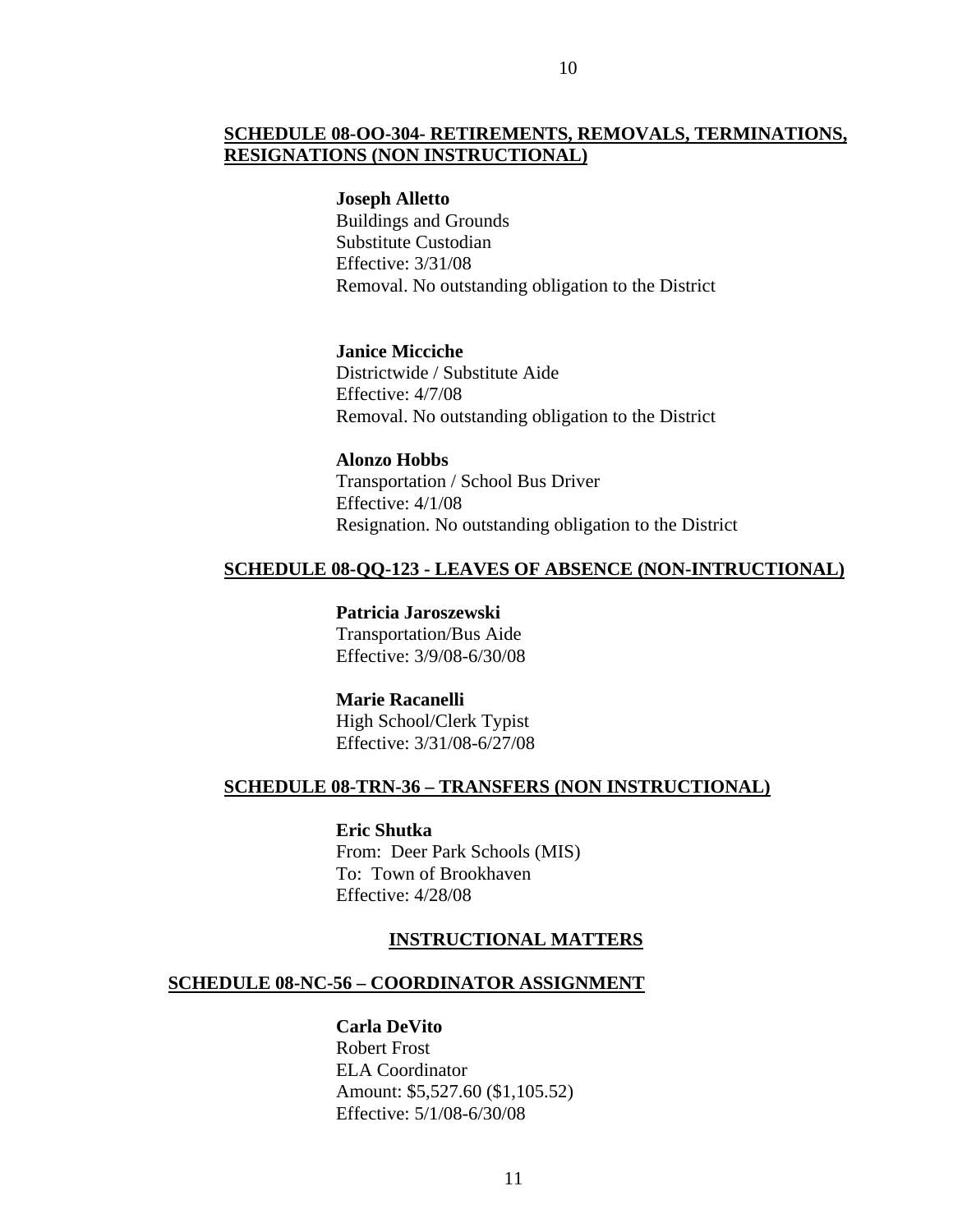#### **Kristen Wallace**

High School ELA Coordinator Amount: \$5,527.60 (\$1,105.52) Effective: 5/1/08-6/30/08

#### **SCHEDULE 08-L 134 – PART TIME APPOINTMENTS (INSTRUCTIONAL)**

#### **Jennifer Cruz**

St. Cyril & Methodius School Teaching Area: .6 Special Education Certification: Permanent Salary/Step: \$88,538 (prorated at \$53,123) MA60/Step 13 Effective: 9/1/08-6/30/09 or at the discretion of the Board of Education

#### **SCHEDULE 08-LR-80 - LEAVE REPLACEMENT APPOINTMENTS (INSTRUCTIONAL)**

#### **Laura Pisciotta**

HS/LTS – Leave Replacement Teaching Area: Social Studies Certification: Initial Salary/Step: \$49,857 (Prorated at \$15,206) – MA/Step 1 Effective: 3/31/08-6/30/08 or at the discretion of the Board of Education

#### **Matthew Griffith**

RF/LTS – Leave Replacement Teaching Area: Business Certification: Pending Salary/Step: \$49,857 (Prorated at \$15,206) – MA/Step 1 Effective: 3/31/08-6/30/08 or at the discretion of the Board of Education

#### **Lynn Hadity**

RF/LTS-Leave Replacement Teaching Area: Reading Certification: Permanent Salary/Step: \$68,831 (prorated at \$11,357) MA60-Step 6 Effective: 4/10/08-5/30/08 or at the discretion of the Board of Education

#### **Jennifer D'Auria**

May Moore/Lincoln/LTS-Leave Replacement Teaching Area: Additional: .4 Speech Certification: Permanent Salary/Step: \$57,135 (Prorated at \$1,143) MA-Step 4 Effective: 4/2/08-4/15/08 or at the discretion of the Board of Education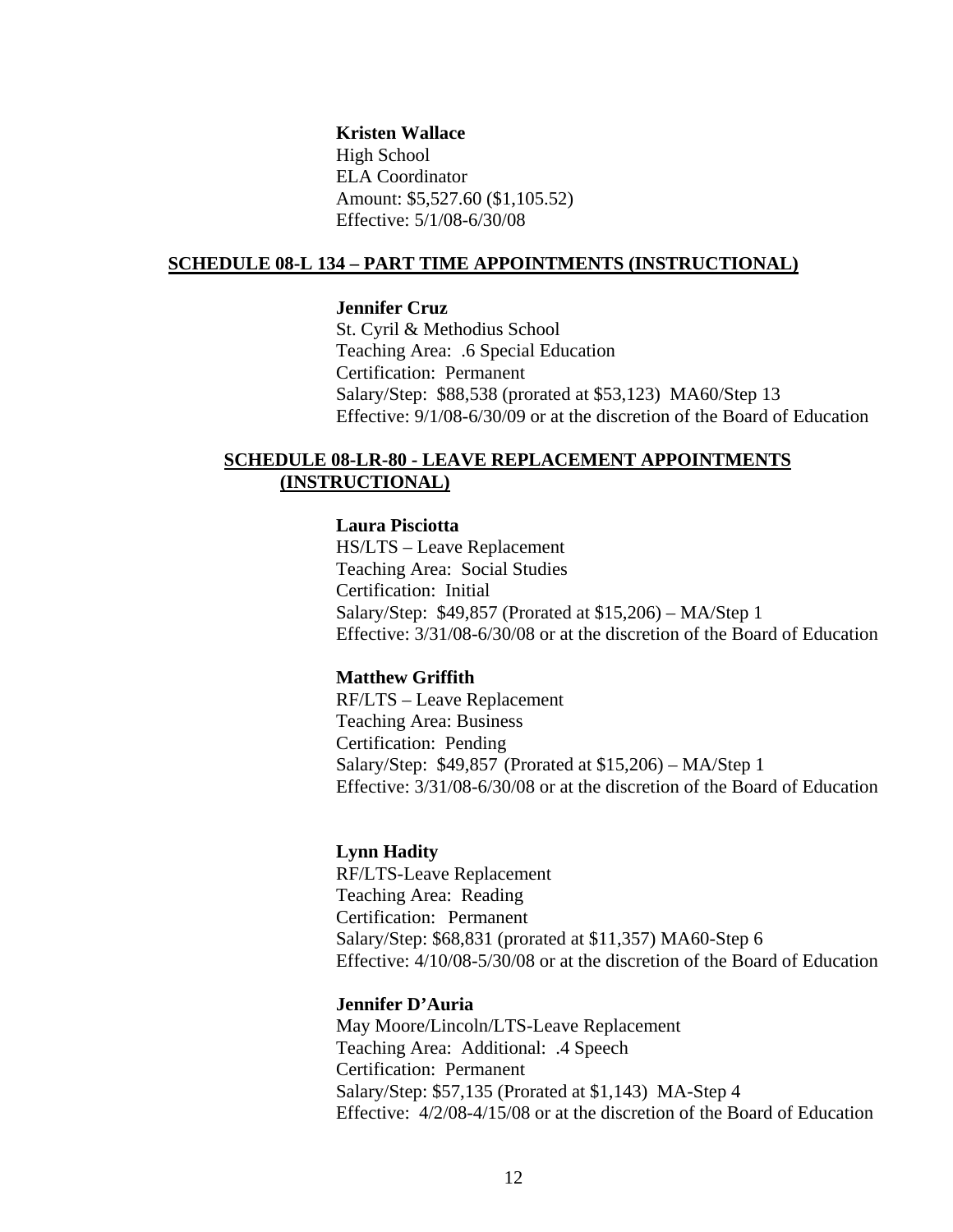#### **Dianne Murrell**

 JFK/LTS – Leave Replacement Teaching Area: Elementary Certification: Initial Salary/Step: \$49,857 (Prorated at \$12,215) MA-Step 1 Effective: 4/18/08-6/30/08 or at the discretion of the Board of Education

#### **Carla Bonewald**

RF/LTA-Leave Replacement Teaching Area: Science Certification: Initial Salary/Step: \$49,857 (Prorated at \$10,470) MA-Step 1 Effective: 4/28/08-6/30/08 or at the discretion of the Board of Education

#### **SCHEDULE 08-N-221 –APPOINTMENTS – (INSTRUCTIONAL)**

#### **Edward Wikstrom**

HS/Probationary Teaching Area: World Languages Certification: Pending Salary/Step: \$49,857 (MA-Step1) Effective: 9/1/08-8/31/11

#### **SCHEDULE 08-NS-222 – APPOINTMENTS (INSTRUCTIONAL) REGULAR SUBSTITUTES**

#### **Janine Rendino**

JQA/Permanent Substitute Certification: Permanent Salary/Step: \$100 / day Effective: 3/26/08-5/31/08 or at the discretion of the Board of Education

#### **Bradley Ferro**

HS/Permanent Substitute Certification: Pending Salary/Step: \$100 / day Effective: 4/2/08-5/31/08 or at the discretion of the Board of Education

#### **Bennett Weiss**

JQA/Permanent Substitute Certification: Initial Salary/Step: \$100 / day Effective: 4/16/08-5/31/08 or at the discretion of the Board of Education

#### **Catherine Bosenbeck**

JFK/Permanent Substitute Certification: Permanent Salary/Step: \$100 / day Effective: 5/5/08-5/31/08 or at the discretion of the Board of Education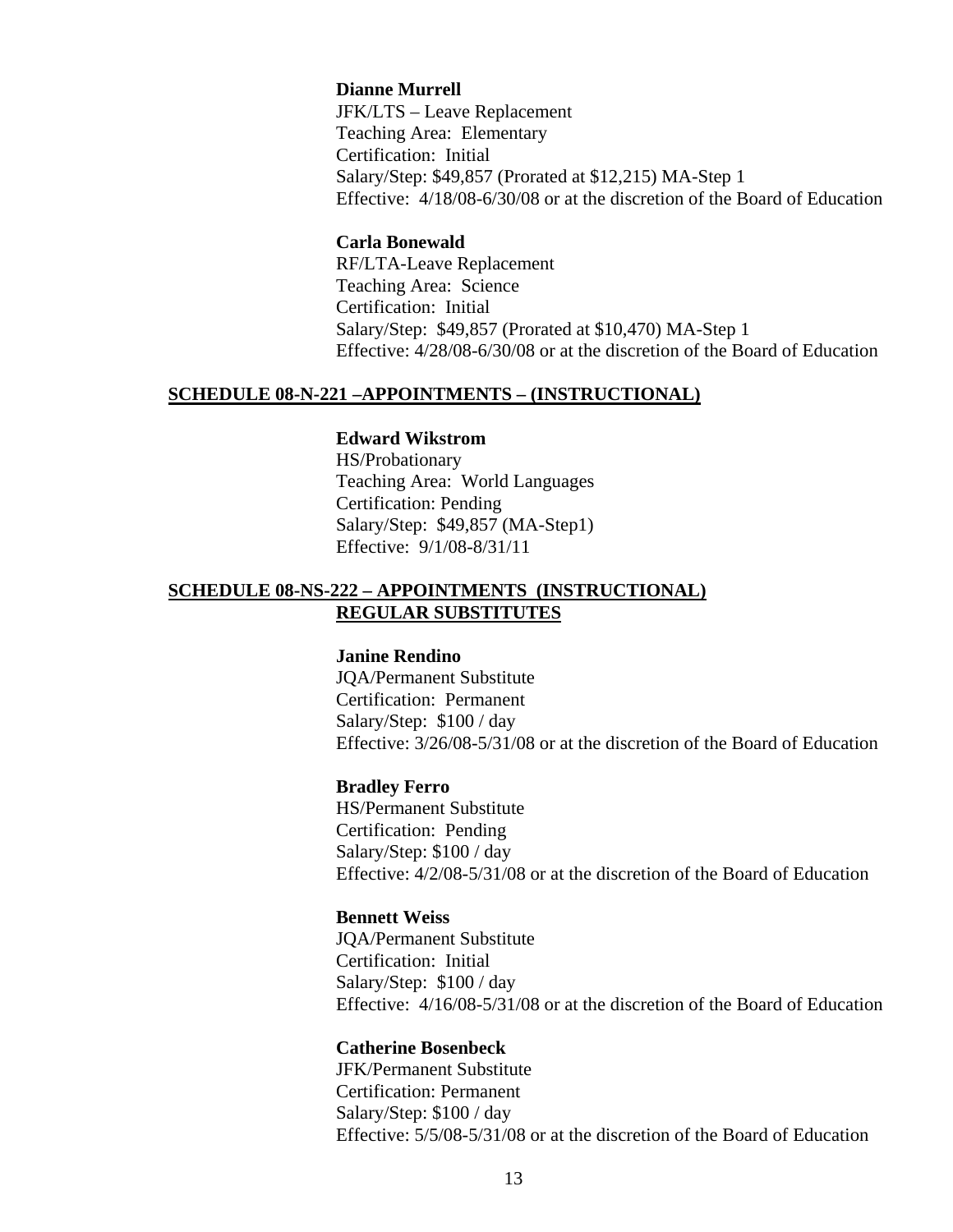**Katie Coysh** JFK/Permanent Substitute Certification: Initial Salary/Step: \$100 / day Effective: 4/18/08-5/31/08 or at the discretion of the Board of Education

#### **SCHEDULE 08-0-195 - RETIREMENTS/ RESIGNATIONS/ TERMINATIONS/ REMOVALS (INSTRUCTIONAL)**

#### **Nanine Cuttitta**

 High School Principal Effective: June 30, 2008 Resignation: No outstanding obligation to the District

#### **John Sanzone**

JQA / Permanent Substitute Effective: March 20, 2008 Resignation: No outstanding obligation to the District

#### **Michael D'Andrea**

High School / Permanent Substitute Effective: March 19, 2008 Terminated. No outstanding obligation to the District

#### **Judy Passaretti**

DW / Per Diem Substitute Effective: 3/24/08 Resignation: No outstanding obligation to the District

#### **Lillian Hasemann**

DW / Permanent substitute Effective: 5/2/08 Resignation: No outstanding obligation to the District

 **Gregory Ciccone** Lincoln – School Psychologist Effective: 6/30/08 Resignation: No outstanding obligation to the District

#### **Hongyun Ma**

Per- Diem Substitute Effective: 4/7/08 Removal: No outstanding obligation to the District

#### **Teresa Attaguile**

Per-Diem Substitute Effective: 4/7/08 Resignation: No outstanding obligation to the District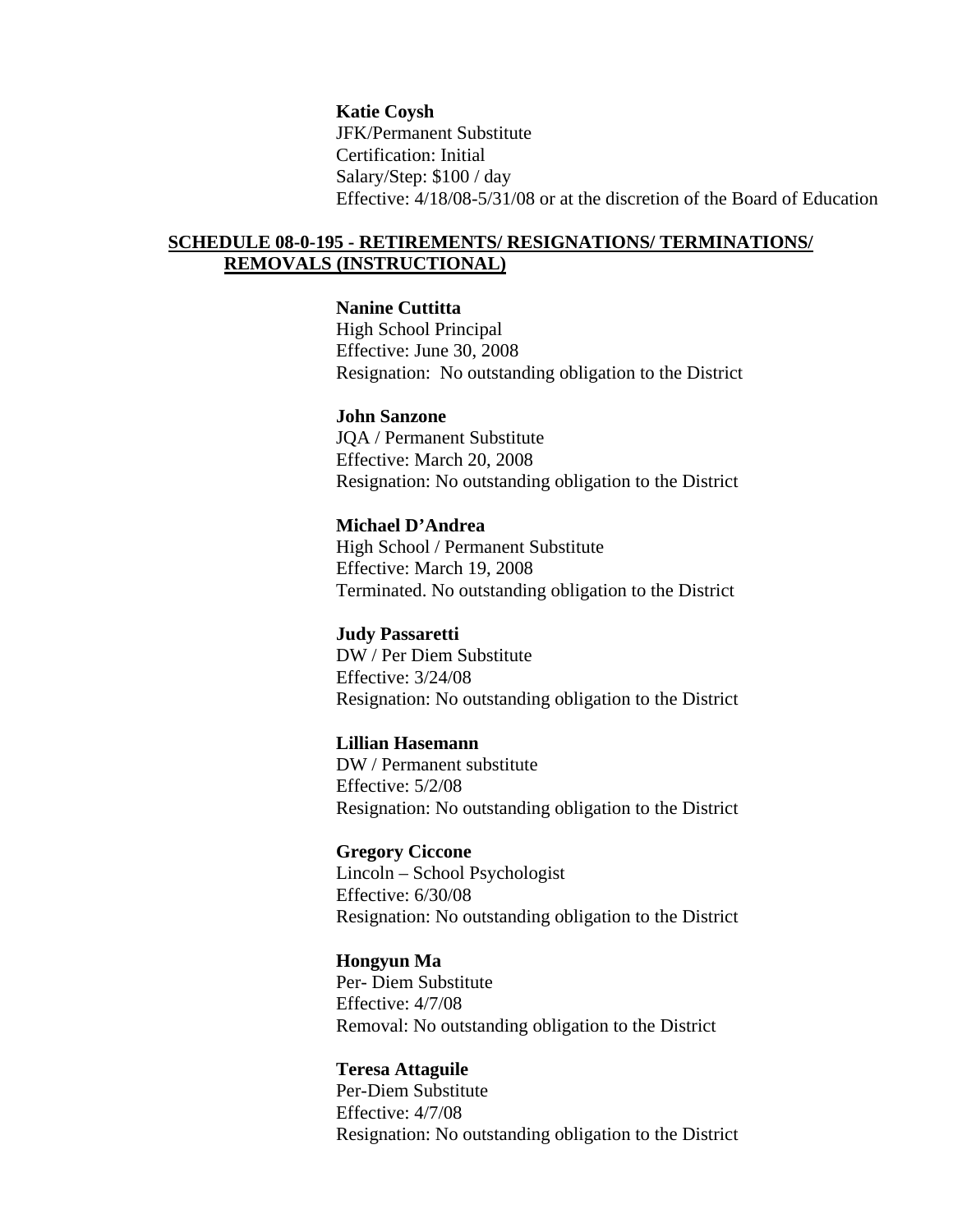#### **Marc Pipitone**

May Moore /Permanent Substitute Effective: 4/9/08 Termination: No outstanding obligation to the District

#### **Dina McLaughlin**

Robert Frost/Math Effective: 6/30/08 Resignation. No outstanding obligation to the District

#### **Don Uhrie**

Robert Frost / English Effective: 6/30/08 Resignation: No outstanding obligation to the District

#### **Mariana Gil**

HS/LOTE Effective: 6/30/08 Resignation: No outstanding obligation to the District

#### **Angela Sonera**

DW/ Per Diem Substitute Effective: 4/11/08 Removal. No outstanding obligation to the District

#### **Christine Connell**

HS/Math Effective: 6/30/08 Resignation: No outstanding obligation to the District

#### **Vanessa Gonsalves**

HS/English Effective: 6/30/08 Resignation: No outstanding obligation to the District

#### **Rosa Malley**

HS/LOTE Effective: 6/30/08 Resignation: No outstanding obligation to the District

#### **Kathleen Giglio**

DW/Director of Science & Technology Effective: 6/30/08 Resignation: No outstanding obligation to the District

#### **Eugene C. Williams**

HS/Living Environment Effective: 6/30/08 Resignation: No outstanding obligation to the District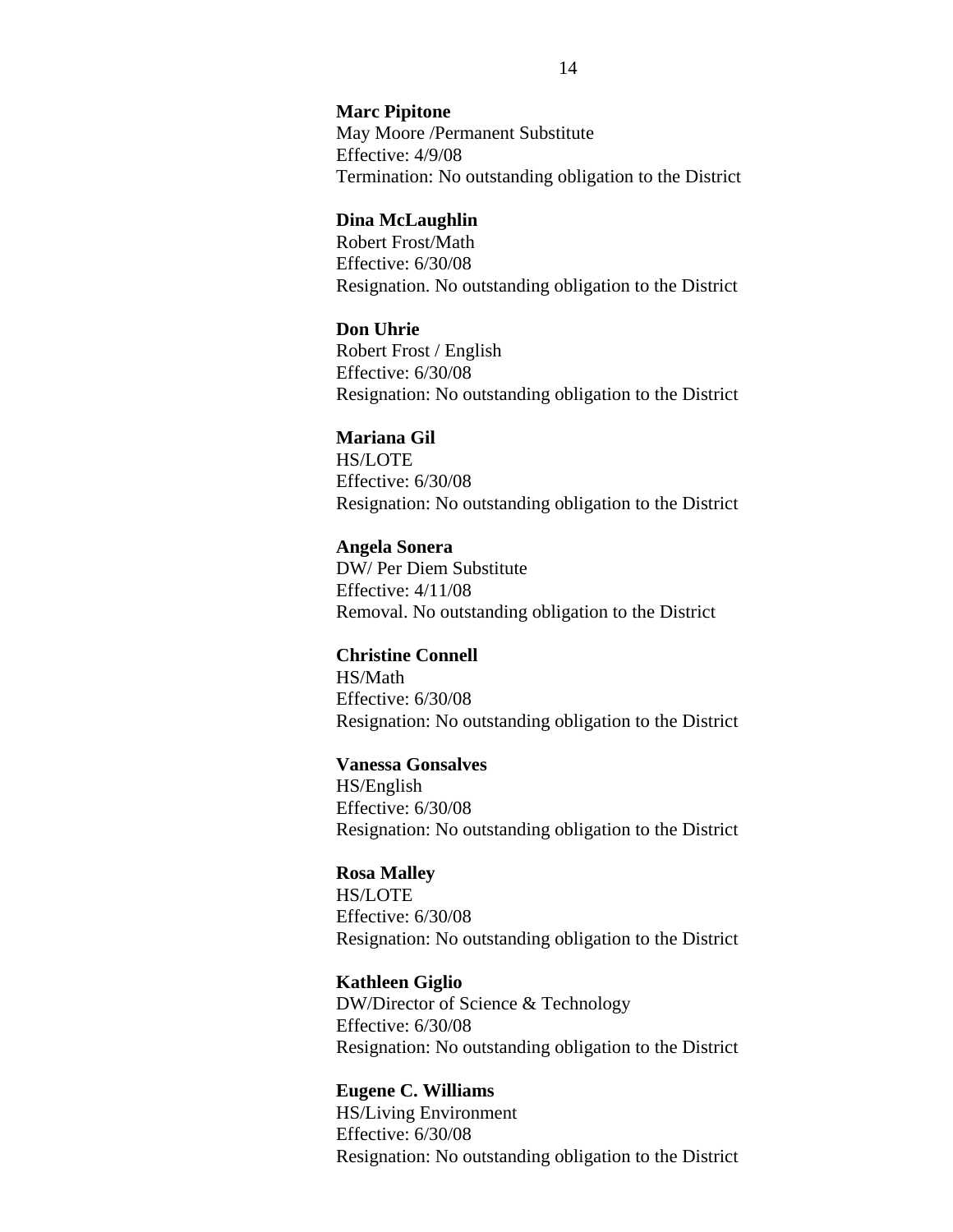#### **Madeleine Cartwright**

RF/Permanent Substitute Effective: 4/30/08 Resignation: No outstanding obligation to the District

#### **Joseph Rastello**

 HS/Business Effective: May 1, 2008 Resignation: No outstanding obligation to the District

#### **Michael Stano**

 HS/Science Effective: June 30, 2008 Resignation: No outstanding obligation to the District

#### **SCHEDULE 08-Q-193 – LEAVES OF ABSENCE (INSTRUCTIONAL)**

#### **Paula McCaffrey**

High School / Social Studies Effective: 3/26/08-6/30/08 Maternity Sick Leave **(FMLA)** 

#### **Christina Niebling**

Lincoln & MM / Speech Effective: 4/2/08-4/15/08 Extension of Maternity Sick Leave (**FMLA)** 

#### **Virginia LePore**

 May Moore / Teaching Assistant Effective: 4/28/08-6/6/08 Medical Leave of Absence

#### **Lori Farrell**

May Moore / Elementary Effective: 3/3/08-5/30/08 Maternity Sick Leave (**FMLA)** 

#### **Beth Vahle**

John F. Kennedy /Elementary Effective: 5/19/08-6/30/08 Maternity Sick Leave (**FMLA)**

#### **Jill Florence**

Robert Frost / Science Effective: 9/1/08-6/30/09 Child Rearing Leave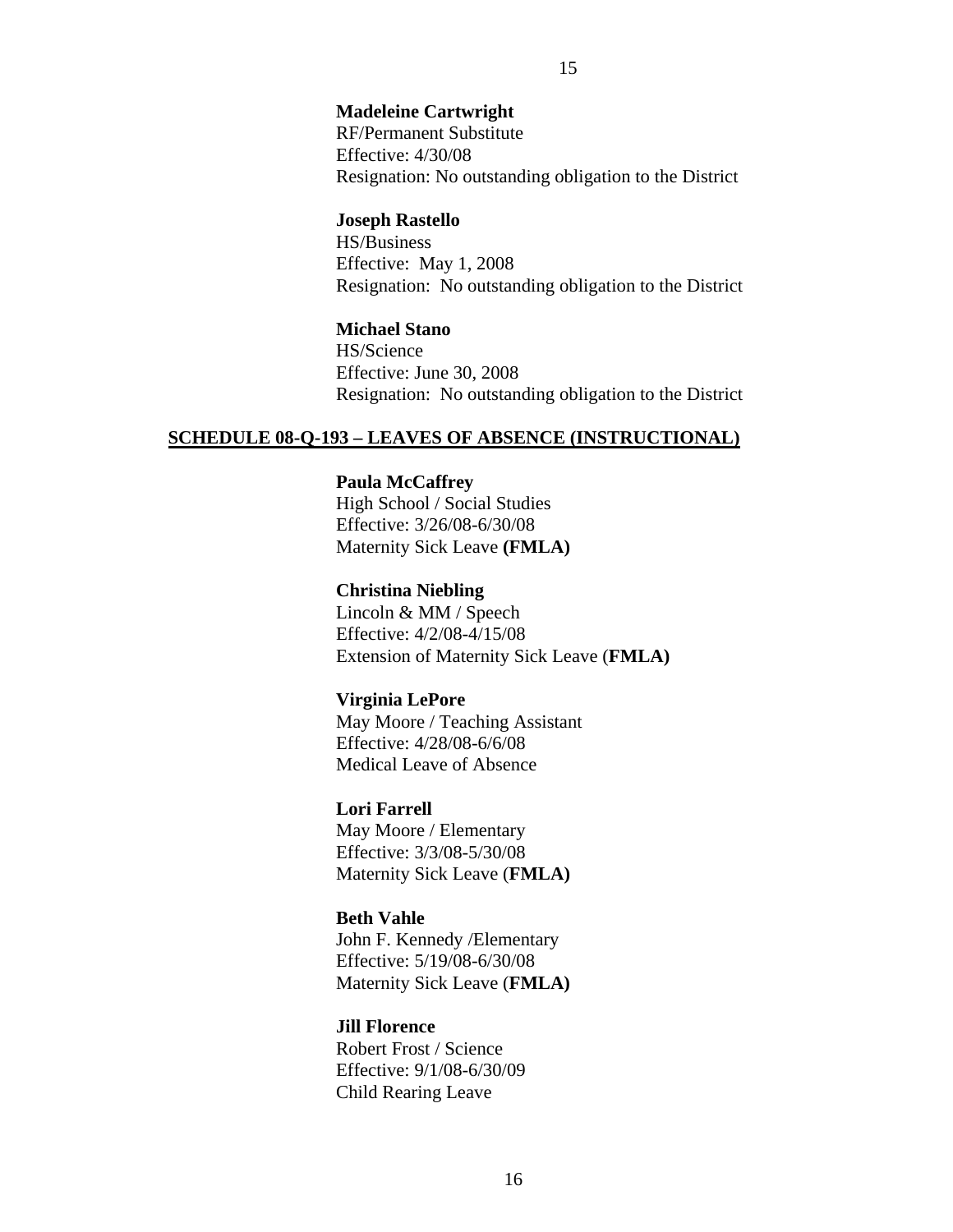#### **Kathleen Manning**

JFK/Elementary Effective**: Change to**: 3/6/08-5/22/08 – Maternity Sick Leave **(FMLA)**  5/23/08-6/30/08 – Child Rearing Leave

#### **SCHEDULE 08-TA-38 – APPOINTMENTS (INSTRUCTIONAL)**

#### **Rita D'Agostino**

 JQA/Probationary – Teaching Assistant Effective**: Change of probationary dates due to Leave of Absence 9/1/06-10/31/09** 

 **Lisa Garrison** May Moore / Probationary – Teaching Assistant Effective: **Change of probationary dates due to Leave of Absence: 9/1/06-12/31/09** 

 **Virginia Lepore** May Moore / Probationary – Teaching Assistant Effective: **Change of probationary dates due to Leave of Absence: 9/1/06-9/30/09** 

#### **SCHEDULE 08-TTPA-53 – TEMPORARY ASSIGNMENT (INSTRUCTIONAL)**

#### **Mary Madigan**

Special Education/Social Skills Program Salary: \$29.51 / hr. Effective: 4/14/08-6/30/08 or at the discretion of the Board of Education

#### **Brenda Klein**

Teaching Assistant/Social Skills Program Salary: \$13.95 / hr. Effective: 4/28/08-6/30/08 or at the discretion of the Board of Education

 **Suzanne Wright** Teaching Assistant/Social Skills Program Salary: \$13.95 / hr. Effective: 4/28/08-6/30/08 or at the discretion of the Board of Education

**RECEIPT OF** Upon a motion by Mr. Wayne seconded by Mr. Gouskos the Board of Education **SCHEDULES** unanimously approved the following schedules collectively: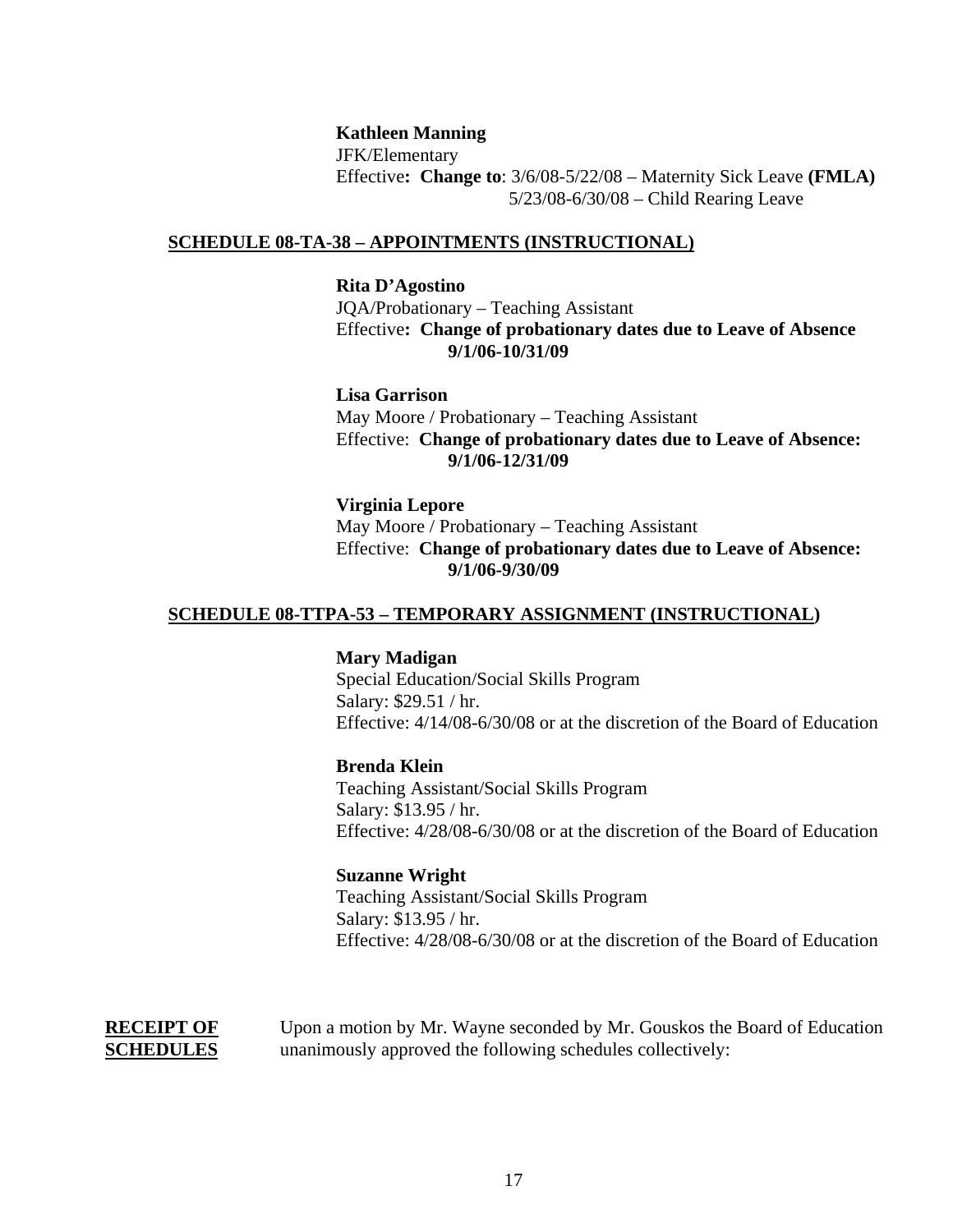#### **SCHEDULE 07-A-349 TREASURERS REPORT AND COMPUTER RUN**

| <b>Statement of Revenues:</b>   | General Fund<br>Federal Fund<br>School Lunch Fund | March 2008<br>March 2008<br>March 2008 |
|---------------------------------|---------------------------------------------------|----------------------------------------|
| Treasurer's Report<br>Cash Flow | March 2008<br>March 2008                          |                                        |

School Lunch Operating Statement March 2008 Check Listing of Numbers March 15, 2008 – March 31, 2008 April1, 2008 – April 15, 2008

#### **SCHEDULE 07-B-679 APPROPRIATION OF BUDGET STATUS REPORT**

| Appropriation Budget Status Report - General Fund - March 2008 |                                |  |                         |
|----------------------------------------------------------------|--------------------------------|--|-------------------------|
|                                                                | Federal Fund - March 2008      |  |                         |
|                                                                | School Lunch Fund - March 2008 |  |                         |
|                                                                | Capital                        |  | March - Regular Capital |
|                                                                |                                |  | <b>Bond Capital</b>     |
| General Fund:                                                  |                                |  |                         |
| Extra Classroom Activities Fund – HS – March 2008              |                                |  |                         |
|                                                                | $-$ RFMS - March 2008          |  |                         |

Trial Balance General Fund

 School Lunch Workers' Comp. & Unemployment Federal Fund Capital Projects Trust & Agency Private Purpose Trust Flexible Benefits Special Aid Fund

## **PUBLIC BE**

**HEARD** Bruce Sander – Staffing Joyce Alvino – Safety in High School parking lot Trisha Fekete – Cultural Arts Program at BOCES Michael Negron - Cultural Arts Program at BOCES Carl Rennhack – DPHS teachers being cut Joshua Soto – teachers being cut Laurence Siegel – Congratulations to BOE